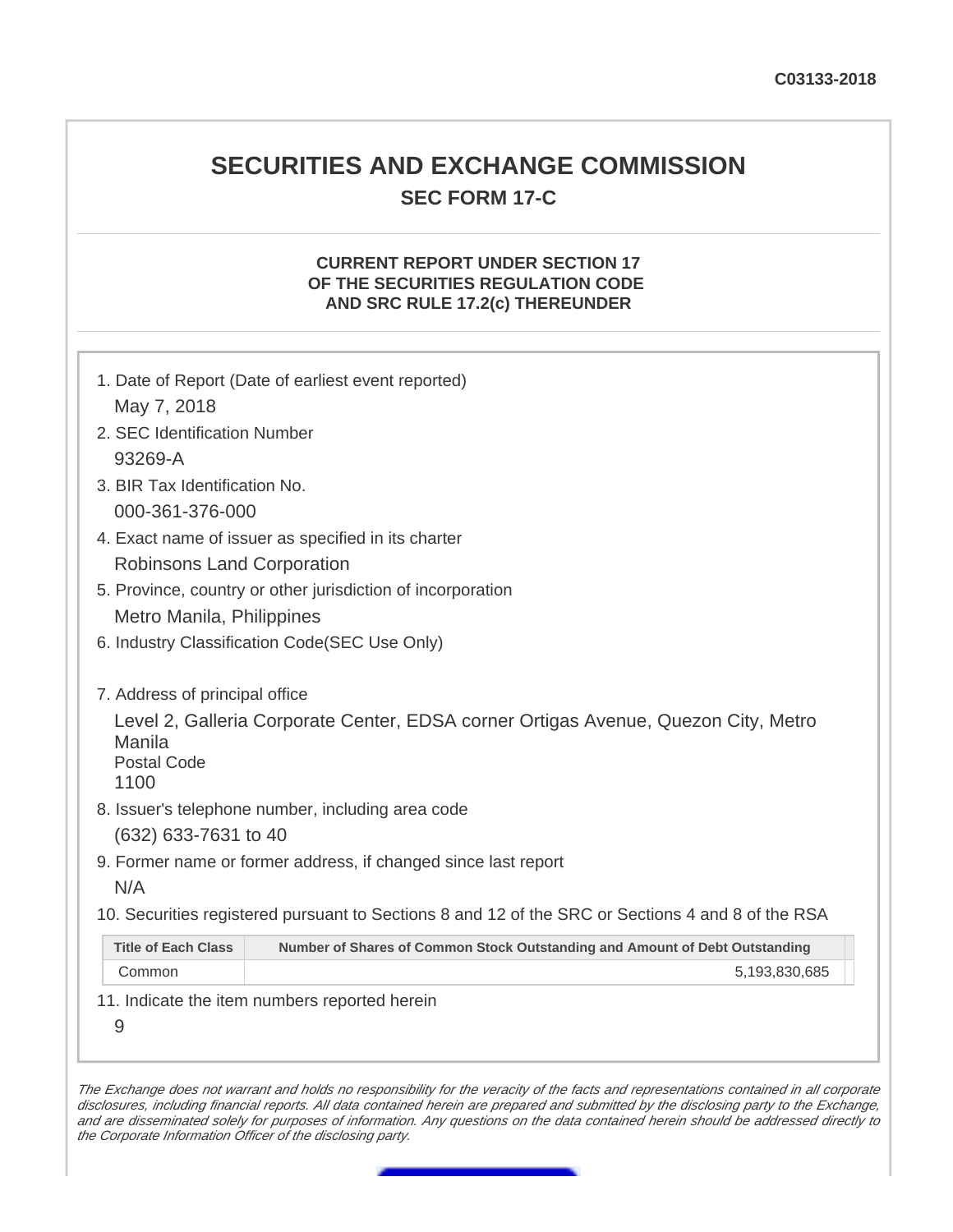

## **PSE Disclosure Form 4-22 - Joint Ventures References: SRC Rule 17 (SEC Form 17-C) and Section 4.4 of the Revised Disclosure Rules**

**Subject of the Disclosure**

Joint Venture Agreement between Robinsons Land Corporation ("RLC") and Hong Kong Land Group represented by Hong Kong Land International Holdings Ltd. and its subsidiary Ideal Realm Limited ("HKLG")

**Background/Description of the Disclosure**

RLC has signed an agreement with HKLG to form a joint venture corporation ("JVC"). RLC and HKLG shall own, 60% and 40%, respectively, of the outstanding shares in the JVC to be formed.

| Date of Approval by<br><b>Board of Directors</b>      | Feb 5, 2018 |
|-------------------------------------------------------|-------------|
| Date of Approval by<br>Stockholders, if<br>applicable | N/A         |

**Description and nature of the transaction including the timetable for implementation, and related regulatory requirements**

RLC and HKLG, through the JVC, shall engage in the acquisition, development, sale and leasing of real property. The JVC shall initially undertake the purchase of a property situated in Block 4 of Bridgetowne East, Pasig City, develop the property into a residential enclave and likewise carry out the marketing and sales of the residential units. The JVC also plans to pursue other development projects. The joint venture agreement between RLC and HKLG is subject to approval by the Philippine Competition Commission ("PCC"). RLC received official notice of such approval by the PCC on May 4, 2018.

**Rationale for the transaction including the benefits which are expected to be accrued to the Issuer as a result of the transaction**

This collaboration combines the experience, vision and financial capability of RLC and HKLG; bringing together local expertise and international design that stand as landmarks in key Asian cities. The project is envisioned to transform the landscape of Pasig City, adding to it a well-planned township of mixed-use development with sky scrapers imbued with international appeal.